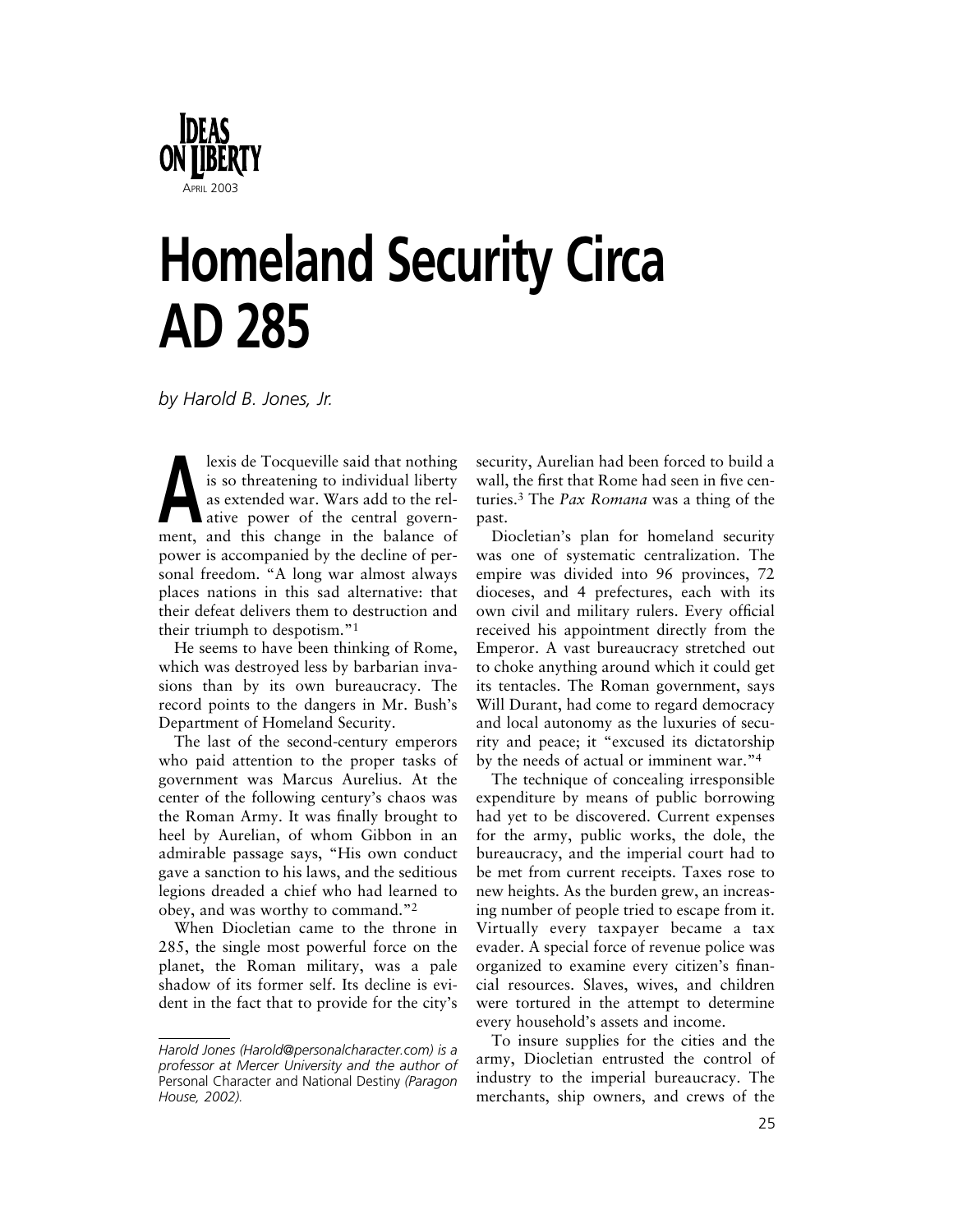

*Diocletian*

grain trade were persuaded to accept this control in exchange for guaranteed employment and a guaranteed rate of return. Armaments factories, textile mills, and bakeries were nationalized if they could not

meet the government's demands for goods of a specified quality at a specified price. Workers were bound to their jobs. Detailed regulations spelled out the tasks of butchers, bakers, masons, glassblowers, and ironworkers. "In every large town," writes Paul-Louis, "the state became a powerful employer . . . standing head and shoulders above the private industrialists, who were in any case crushed by taxation."5

From the citizens who attempted to meet their obligations to the Empire with its own debased currency Diocletian demanded payment in kind. Warehouses were set up to store the proceeds. In 301 he issued his *Edictum de pretiis*, which put a wage-price cap on everything that was important for imperial security. In the preamble to this law he described himself and his colleagues as the "watchful parents of the whole human race" and complained of the "abominable thieves" who were attempting to destroy "the general prosperity" with "usurious and ruinous prices."6

These "reforms," says M.I. Rostovtzeff, gave "permanence to the policy of organized robbery on the part of the state" and "made all productive economic activity impossible." But there were fortunes to be made if one could find a place at the public trough. Society was thus "divided into two classes: those who became steadily poorer and more destitute, and those who built up their prosperity on the spoils of the ruined empire."7

Destroyed by taxation, farmers ceased to maintain their drainage and irrigation systems. As marshes reclaimed the land, malaria became more prevalent. Roads deteriorated and with them the little that was left of the empire's once busy commercial life. Private citizens found no reason to exert themselves on behalf of a civilization that brought them nothing but pain. Those who could escape the burdens of responsibility did so. The barbarians did not so much conquer Rome as take over a polity that had lost the will to live.

#### **Homeland Self-Destruction**

Why did Rome rise as it did, and why did it fall? These, it has been said, are history's greatest questions. The declining vigilance associated with the prosperity of the second century and the rising uncertainty associated with the political chaos of the third may provide partial answers. Rome may already have had one foot in the grave by the time Diocletian came to the throne. If that is true, however, it is equally true that the final nails of the Roman coffin were hammered in by the centralization of the third and fourth centuries.

Although it may be too early to talk about the final nails in the American coffin, it is more than possible that the Department of Homeland Security will get the country measured for one. Twenty-two federal departments will be reorganized into four divisions and provided with a budget of \$40 billion. In size Homeland Security will be behind only Defense and Veterans Affairs. The net effect, according to Mr. Bush, will not be an expansion of federal power but the use of new technology and management techniques in the creation of an "agile organization" that can meet constantly evolving dangers.

He should know better. His own most bitter battles have been not with the Democrats in Congress, but with federal officials. The EPA, for example, was quick to undercut his policy on the Kyoto agreement by insisting on emissions as the cause of global warming. Some of this bureaucratic inde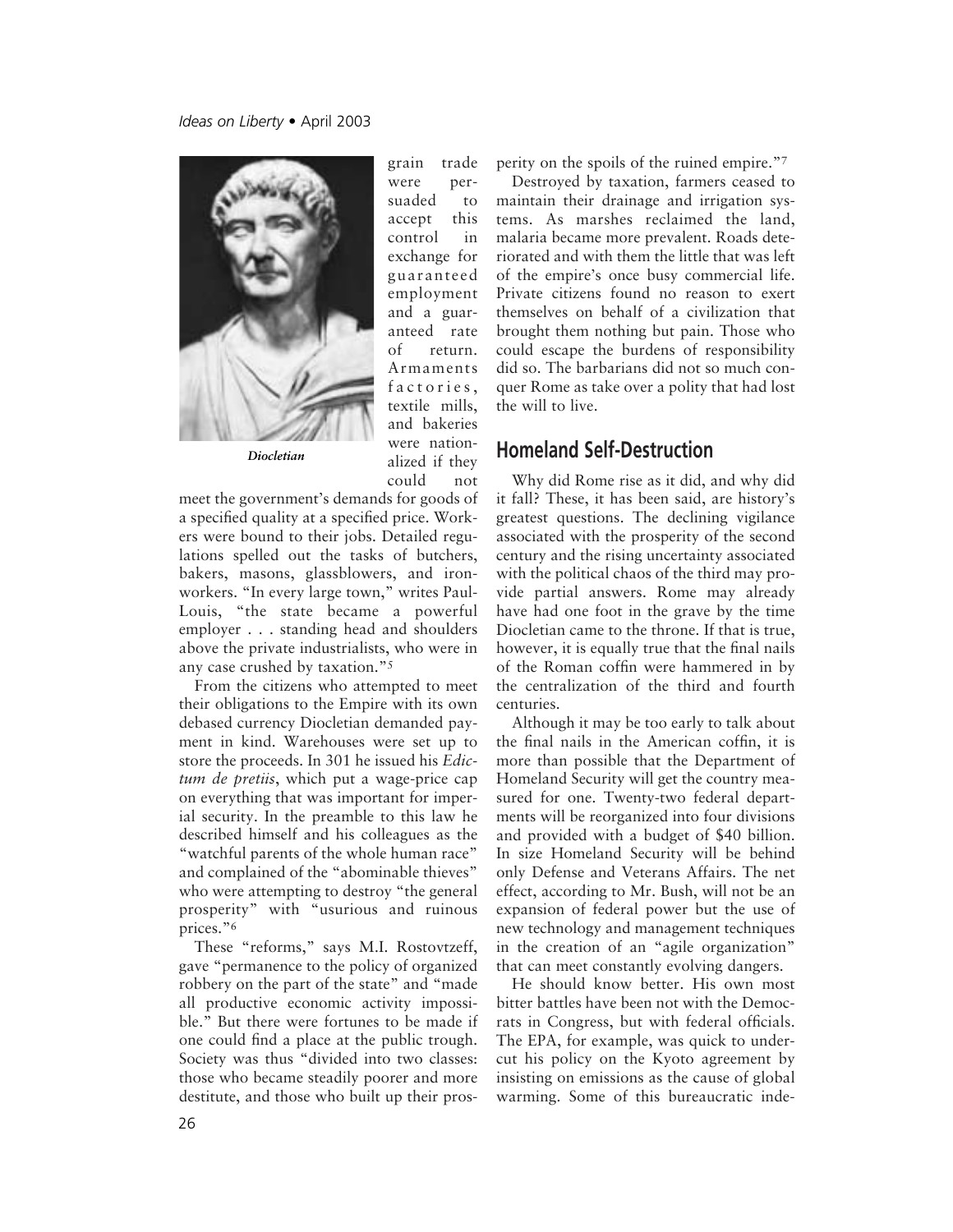pendence may be traceable to the policies of the Clinton administration, which allowed federal officials to run free. Most of it, however, is due to the nature of bureaucracies, which seem to operate by laws of their own. Commenting on the vexations awaiting his successor in the White House, Harry Truman said, "He'll sit here and he'll say, 'Do this! Do that!' And nothing will happen. Poor Ike—it won't be a bit like the Army."8

While bureaucracies are in theory subservient to Congress and the president, in practice they display a large measure of independence. Max Weber observed that a highranking civil servant, whose position is secure, has little to fear from an elected official, whose position is not. The bureaucrat, moreover, having been at his post for a long time, knows more about the inner workings of government than the elected official does.9 The uncomfortable truth is that George Bush is more dependent on his bureaucrats than they are on him. His small victory with regard to union rules and accountability in the new department does nothing to change that.

Bureaucracies are even less responsive to the demands of a changing situation than they are to orders from above. According to the Peter Principle, "Bureaucracy defends the status quo long past the time when the quo has lost its status."10 This is no accident. It flows from the nature of bureaucracy, which Weber said was designed to meet "calculable and recurrent needs by means of a normal routine."11 Bureaucracies can (sometimes) deal with the predictable by means of a familiar procedure, but they have trouble making decisions. Meetings go on endlessly and nothing happens, as in the case of the Federal Aviation Administration's process for picking the colors of a Denver air-traffic control tower, which took six years.12 And if bureaucracies cannot make decisions they are incapable of initiative, creativity, or innovation.

A bureaucracy excels at preventing, said Tocqueville, not at doing. A local headline reads, "Bureaucracy Leaves Computers in the Dust." The story is about a dozen boxes of Gateway personal computers that sit

unopened in a courthouse storage area. The county clerk purchased them three years ago for managing court fees but neglected to obtain the necessary software and has since forgotten about them. According to one state representative, this is the common experience with government's attempt to enter the information age.

Such a record provides an idea of the administrative problems facing Diocletian. He thought he could deal with them by increasing the number of his officials and arranging them in a taller pyramid. He soon learned, as Mr. Bush is about to learn, that a bureaucracy becomes even less effective as it expands. Dr. Max Gammon's Theory of Bureaucratic Displacement says that in every bureaucratic system an increase in expenditure will lead to a decrease in productivity. Expanding bureaucracies, he says, become "like 'black holes' in the economic universe, simultaneously sucking in resources and shrinking in terms of 'emitted' production."13 Case in point: the bureaucracy that reduced Rome's capacity for dealing with the challenges of the late third and early fourth centuries. It is probable that the Department of Homeland Security will have a similar effect on America's capacity for dealing with terrorism.

## **Mind Control**

This assumes that the threat really is all that it has been made out to be. The media's willingness to adopt "terrorism" as a central theme should be enough to give us pause. It is possible that the recipe for the current crisis reads "one part fact to ten parts spin." During the late '50s and early '60s it was argued we needed to expand the defense budget because, given the rate at which the Soviet economy was growing, the Russians would soon overtake us. Perhaps the future will show that early twenty-first century worries about terrorism are no better founded than mid-twentieth century concern over the jet bomber and missile "crises."

If the threat is real, though, administrative centralization is not the way to deal with it. A long stream of research has demonstrated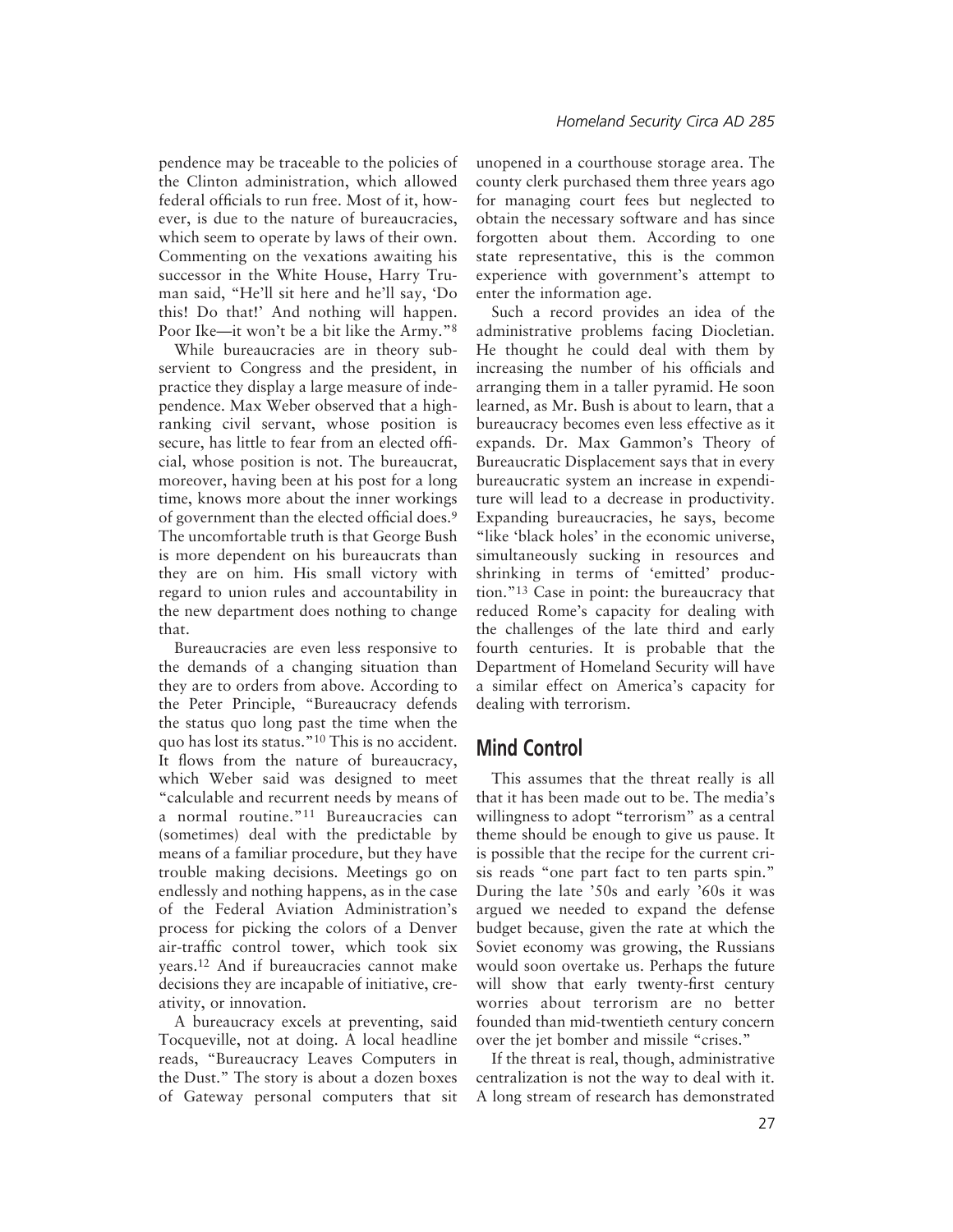hierarchies' shortcomings when dealing with uncertain environments. What works in such situations are organizations that depend on strong personal commitment and "diffuse interpersonal ties."14 What works, in other words, are organizations like al Qaeda. In dealing with them, a stodgy bureaucracy cannot be expected to have much success.

To the extent that the threat is real, Mr. Bush's Department of Homeland Security will accumulate nothing more than a list of explanations for its failure to stem terrorist attacks. If this happens, it is unlikely that the officials in charge will be told to pack their bags and go home. The more probable result will be that failure will lead to requests for additional funding, the bureaucracy will expand, and its ineffectiveness will combine with its expense to make it unbearable. That is what happened to Rome. "The number of ministers, of magistrates, of officers, and of servants, who filled the different departments of state," writes Gibbon, "was multiplied beyond the example of former times; and (if we may borrow the warm expression of a contemporary), 'when the proportion of those who received exceeded the proportion of those who contributed, the provinces were oppressed by the weight of tributes.' From this period to the extinction of the empire, it would be easy to deduce an uninterrupted series of clamors and complaints."<sup>15</sup>

As complaints increased, the emperors felt an increasing need to get control of public opinion. Galerius convinced Diocletian that Christianity was the last obstacle to absolute rule. The persecution was carried out with the same bureaucratic plodding that characterized everything else about third-century Rome. One could avoid trouble simply by filling out the paperwork to show that he had made obeisance to the official gods: "To the commission appointed to supervise sacrifices . . . I request you to certify this below."16

When Constantine took control of the Empire in 312 the persecution came to an end. His "conversion" to Christianity gave expression not so much to a change of heart as to an insight with regard to the regulation of popular sentiment. Better organized than paganism, the Church was a better means to the uniformity of opinion. Constantine may have become a Christian toward the end of his life, but for as long as he was on the throne he regarded religion as a device for easing the problems of administration. This is what he told his bishops: "I had proposed to lead back to a single form the ideas which all people conceive of the Deity; for I feel strongly that if I could induce men to unite on this subject, the conduct of public affairs would be considerably eased."<sup>17</sup>

It was not long before the Church, now backed by the power of a threatened state, became more insistent on uniformity and more effective in enforcing it than paganism could ever have hoped to be.

## **Suppressing Dissent**

The history of the United States offers fewer precedents than that of Rome for the use of violence in the pursuit of political correctness. One need not go back to the Salem witch trials, however, to see that Americans are as much subject to mass hysteria and therefore to cooperation in the suppression of dissent as any other people. The McCarthy hearings spoke to a widespread concern and were allowed to continue. More recently we have McCain-Feingold's attempt to legally restrict free speech.

Then, too, we have writers like Philip Howard, who was amazed to discover "that America has lost the idea that people with responsibility . . . should have the authority to make decisions just because it seems right."18 The people subject to their decisions, in other words, should have no right of appeal. To such sentiments former Senators George McGovern and Alan Simpson gave their support in a *Wall Street Journal* article entitled "We're Reaping What We Sue."19 Its title notwithstanding, the article had little to do with frivolous lawsuits. It was concerned primarily with setting bureaucratic decisions free from the nuisance of challenges in the courts. As Howard puts it with a clever semantic shift, the